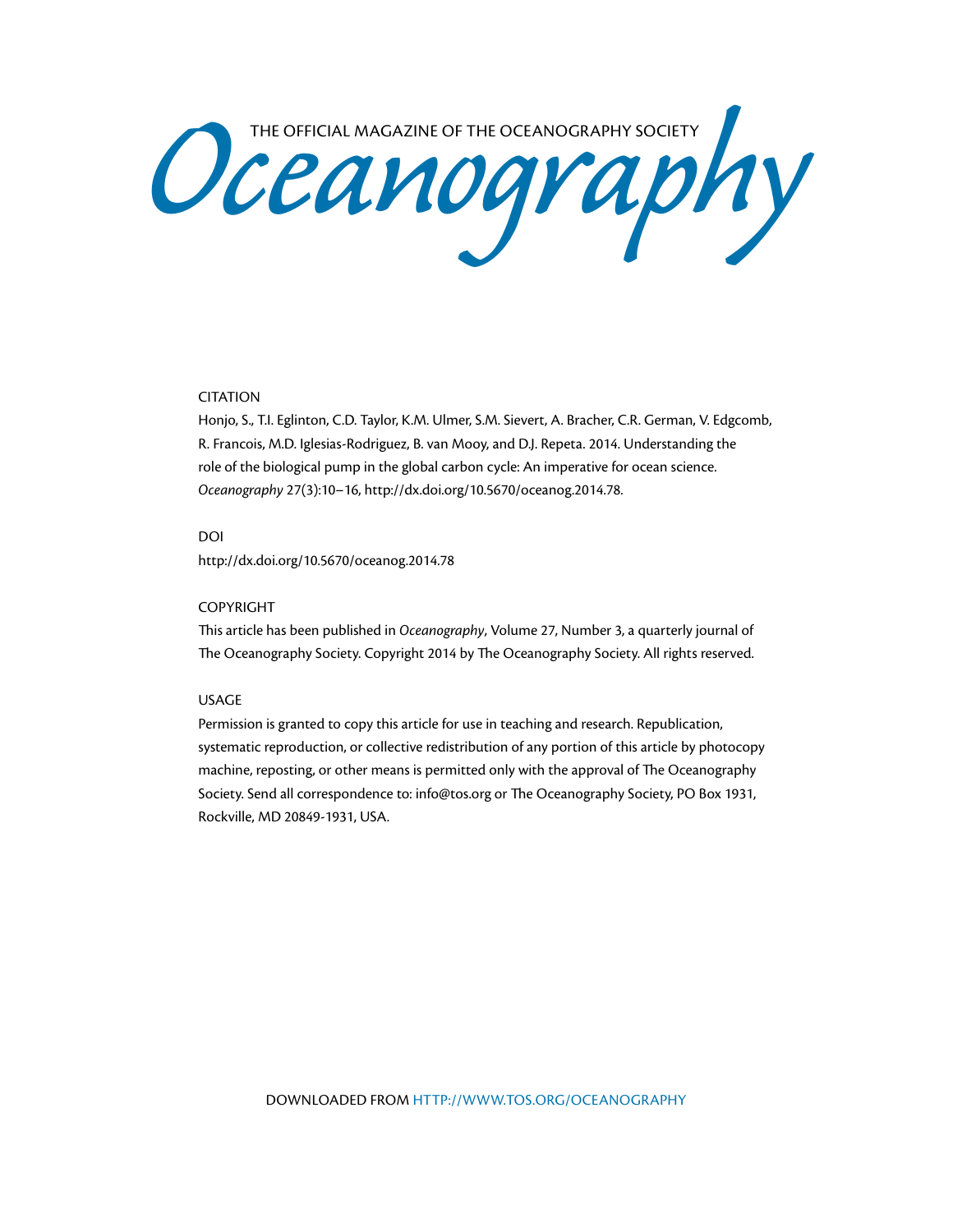# THE ROLE OF THE BIOLOGICAL PUMP IN THE GLOBAL CARBON CYCLE UNDERSTANDING

## An Imperative for Ocean Science

BY SUSUMU HONJO, TIMOTHY I. EGLINTON, CRAIG D. TAYLOR, KEVIN M. ULMER, STEFAN M. SIEVERT, ASTRID BRACHER, CHRISTOPHER R. GERMAN, VIRGINIA EDGCOMB, ROGER FRANCOIS, M. DEBOR A IGLESIAS-RODRIGUEZ, BENJAMIN VAN MOOY, AND DANIEL J. REPETA

Anthropogenically driven climate change will rapidly become Earth's dominant transformative influence in the coming decades. The oceanic biological pump—the complex suite of processes that results in the transfer of particulate and dissolved organic carbon from the surface to the deep ocean—constitutes the main mechanism for removing  $CO<sub>2</sub>$ from the atmosphere and sequestering carbon at depth on submillennium time scales. Variations in the efficacy of the biological pump and the strength of the deep ocean carbon sink, which is larger than all other bioactive carbon reservoirs, regulate Earth's climate and have been implicated in past glacialinterglacial cycles. The numerous biological, chemical, and physical processes involved in the biological pump are inextricably linked and heterogeneous over a wide range of spatial and temporal scales, and they influence virtually the entire ocean ecosystem. Thus, the functioning of the oceanic biological pump is not only relevant to the modulation of Earth's climate but also constitutes

the basis for marine biodiversity and key food resources that support the human population. Our understanding of the biological pump is far from complete. Moreover, how the biological pump and the deep ocean carbon sink will respond to the rapid and ongoing anthropogenic changes to our planet including warming, acidification, and deoxygenation of ocean waters—remains highly uncertain. To understand and quantify present-day and future changes in biological pump processes requires sustained global observations coupled with extensive modeling studies supported by international scientific coordination and funding.

#### BACKGROUND

The pelagic and coastal oceans, together with the Great Lakes, contain over 90% of Earth's bioactive carbon (bio-C) and exert a major influence on the global environment by modulating fluxes and transformations between various carbon reservoirs. In particular, the ocean's bathypelagic zone (including

abyssopelagic and hadalpelagic zones) is by far the single largest inventory of bio-C on Earth. It contains 3,150 Pmol (Pmol =  $10^{15}$  mole; Figure 1), more than 50 times greater than the amount of  $CO<sub>2</sub>-C$  in the atmosphere, currently estimated to be about 62.5 Pmol (preindustrial levels are estimated to have been about 48.3 Pmol; IPCC, 2007), and more than an order of magnitude greater than all the bio-C held in terrestrial vegetation, soils, and microbes combined. The sink-strength (or "feedback efficiency"; Falkowski et al., 2000) of this reservoir is critical in buffering Earth's atmosphere from a rapid  $CO<sub>2</sub>$  increase. Operating in parallel, the inorganic gas-exchange pump (which includes the carbonate/bicarbonate buffer-driven solubility pump) is estimated to account for only  $\sim$  10% of the total transfer of dissolved inorganic carbon (DIC) from surface to deep waters in the modern ocean (e.g., Sarmiento and Gruber, 2006). In this article, we exclusively focus on the biological pump.

The biological pump starts in the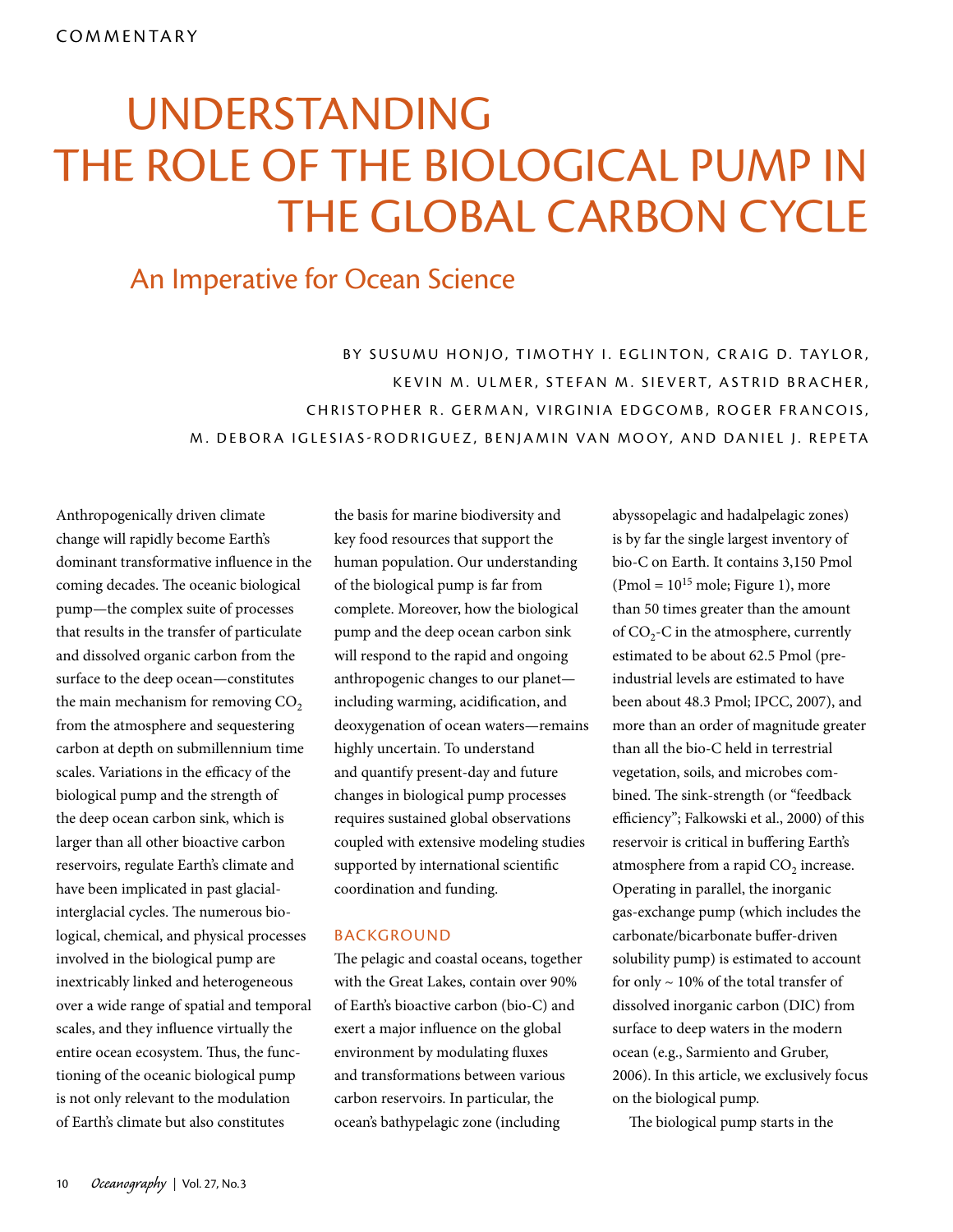

Figure 1. A simplified conceptual diagram of Earth's bioactive carbon cycle with the size (petamol C) of the atmospheric reservoir as  $CO<sub>2</sub>$  (CO<sub>2</sub>-C). The deep ocean sink is shown in red, and key fluxes (petamol  $C$  yr<sup>-1</sup>) are in yellow. The current  $CO<sub>2</sub>$ -C inventory in Earth's atmosphere (62.5 petamol C) is increasing at the rate of 0.28 petamol C yr–1. POC (particulate organic carbon) exported to the bathypelagic zone by the biological pump is estimated at 0.04 petamol  $C$  yr<sup>-1</sup>. This zone, containing 3,150 petamol C, represents Earth's master reservoir of bioactive C. For clarity, the solubility pump, which is estimated to account for  $\sim$  10% of the total transfer of DOC (dissolved organic carbon) from surface to deep waters in the modern ocean (Sarmiento and Gruber, 2006), is not included. M/B = mesopelagic/bathypelagic.

euphotic zone with the photosynthetic fixation of inorganic carbon into phytoplankton biomass. Current estimates of global oceanic primary production (G-PP) are between 3 and 4 Pmol C  $yr^{-1}$ (e.g., Berger, 1989; Antoine, 1996; Behrenfeld and Falkowski, 1997; Chavez et al., 2011). Research undertaken during the US Joint Global Ocean Flux Study (US JGOFS, ca. 1987–2005) and subsequent programs clarified that a fraction of this bio-C is rapidly removed from surface waters and exported to the ocean's interior in the form of particulate organic matter (POM) through a complex interplay of biological processes combined with gravity (eco-dynamic transport; e.g., Honjo et al., 2008; Online Supplement, Section 1). Chemoautotrophic processes in the meso- and bathypelagic realms may also play important roles in modulating deep ocean carbon inventories (e.g., Arístegui et al., 2009; Swan et al., 2011; Online Supplement, Section 2).

Prior studies suggest that the annual flux of bio-C to the bathypelagic

ocean by direct transport of POC is  $\sim 0.04$  Pmol yr<sup>-1</sup> (Figure 1; Honjo et al., 2008). Notably, this flux represents only 14% of the current annual increase of carbon as atmospheric  $CO<sub>2</sub>$ , highlighting the importance of understanding how the biological pump will respond to increasing atmospheric CO<sub>2</sub> concentrations, and whether the bathypelagic carbon reservoir can remain a sink for this anthropogenic carbon.

There are serious deficiencies in our ability to place these processes in a quantitative context, to determine their dynamics, and to assess how the ocean will respond to, or exacerbate, climate change, pollution, and over-exploitation of marine resources. For example, our recognition of the large stock of prokaryotic biomass throughout the ocean and in subsurface and subseafloor environments (e.g., Whitman, et al., 1998; Arístegui, et al., 2009; Lauro and Bartlett, 2008; Kallmeyer et al., 2012) and of dissolved organic carbon residing in ocean waters (Hansell and Carlson, 2013) sharply contrasts

with our limited knowledge of their roles in biogeochemical processes. A complete mechanistic and quantitative understanding of the biological pump is essential for determining its importance in modulating atmospheric  $CO<sub>2</sub>$  and predicting its future behavior. Programs such as the Global Carbon Project [\(http://www.globalcarbonproject.org](http://www.globalcarbonproject.org/index.htm)) as well as other global carbon flux modeling efforts are in need of far more extensive and comprehensive ocean data to further refine their predictive capabilities. Input from this community will be critical in guiding the prioritization for measurements needed to address current deficiencies in our models.

## ADDRESSING KNOWLEDGE **GAPS: THE GRAND CHALLENGE**

Current global flux estimates of bio-C generally stem from data acquired from highly diverse and often asynchronous observations. There is considerable uncertainty in these estimates due to sparse and heterogeneous data coverage that may fail to capture seasonal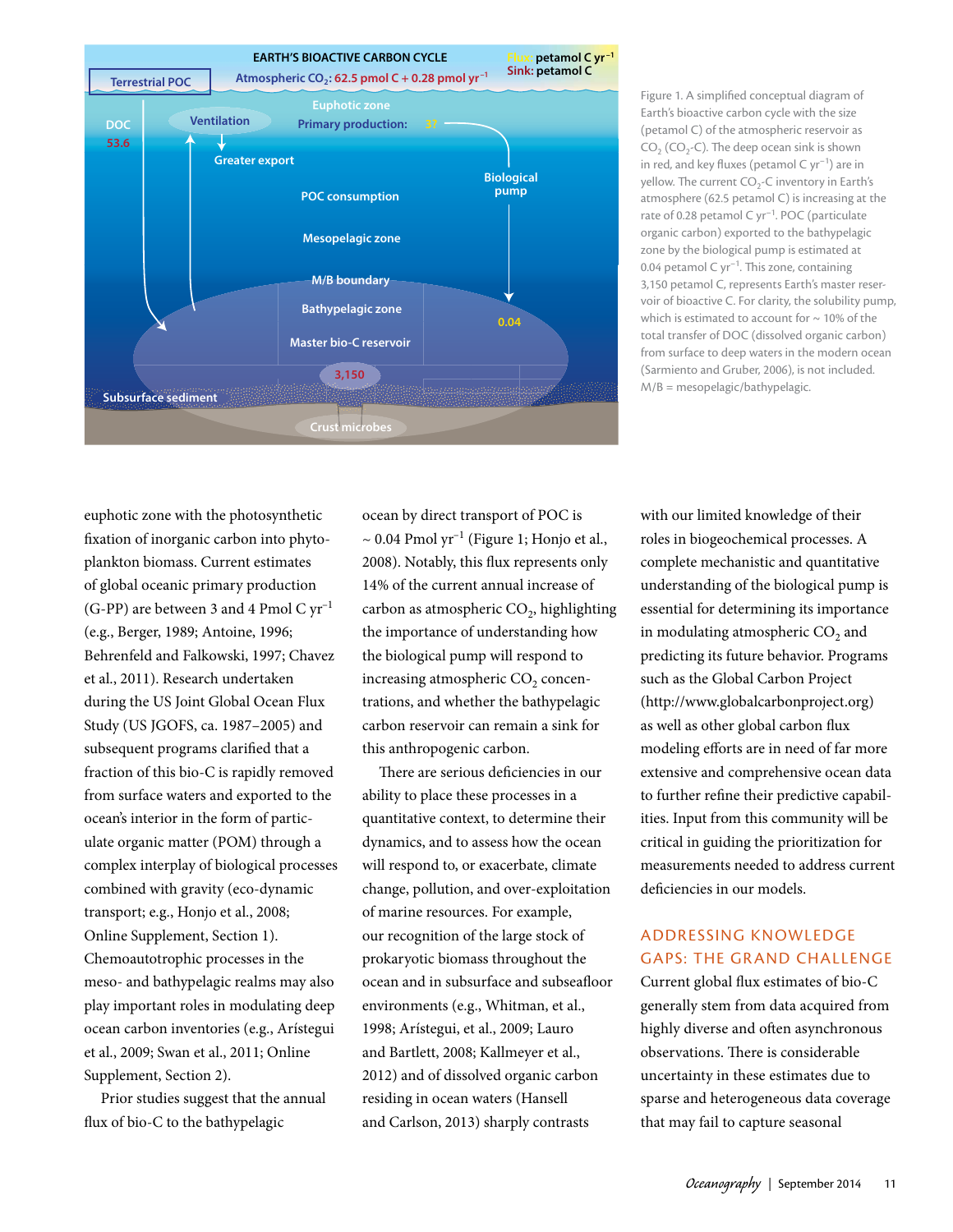variability or incorporate geographical biases. For example, although US JGOFS provided a wealth of new insights, derivation of global-scale carbon fluxes from this and other programs is fraught with uncertainty because discontinuous observations spanned > 10 years and various parameters were not measured simultaneously. These deficiencies reflect both a lack of technology and limited opportunities for ocean observations of the type and scope required to develop precise constraints on the biological pump on temporal and spatial scales suitable for assessing links and sensitivity to global change.

## SPATIAL AND TEMPORAL VARIATIONS IN BIO-C CYCLING

In the euphotic zone, or "phytoplankton domain*,"* accurate constraints on marine primary production must be established in terms of absolute flux, photoautotrophic community structure, and biomineral (ballast) production and removal rates. Satellite-based surface ocean color observations have yielded the most spatially comprehensive view of G-PP (e.g., Behrenfeld and Falkowski, 1997) and will be indispensable in future ocean observing efforts. However, these measurements probe only the surface layers of the euphotic zone and presently deliver only restricted information on the diversity of primary producers (e.g., Alvain et al. 2005; Bracher et al.,

2009) and on the fate of this photosynthetically derived carbon. While new constraints on organic carbon export are being realized through coupling of satellite observations with food web models (Siegel et al., 2014), high-resolution time-series measurements (e.g., Taylor and Howes, 1994) would provide greatly improved assessment of carbon and biomineral production throughout the euphotic zone and of autotrophic processes at all ocean depths (Figure 2).

In the mesopelagic zone, or "prokaryote/zooplankton domain," both prokaryotic and eukaryotic organisms are understood to strongly influence biogeochemical processes. However, their impacts on the net flux and composition of settling particulate organic carbon (POC), and of dissolved organic carbon (DOC), remains poorly constrained (e.g., Steinberg et al., 2002; Buesseler et al., 2007). In particular, the diel vertical shuttling of zooplankton through the mesopelagic zone (e.g., Angel and Baker, 1982) involves complex ecodynamic transport and transformation of POC (Figure 2), imposing serious challenges to the characterization and parameterization of this important but elusive component of the biological pump. Microbes occur abundantly in mesozooplankton guts (e.g., Gowing and Wishner, 1998), free settling fecal pellets (Honjo, 1997) and marine snow (e.g., Alldredge and Cox, 1982; Alldredge and Silver, 1988). Quantitative research on these microbes is greatly needed for understanding the transport of bio-C throughout the water column (Online Supplement, Section 3).

The bathypelagic zone or "prokaryotic domain" comprising Earth's bio-C master reservoir (Figures 1 and 2) is crucial in the context of the oceanic carbon cycle, yet it remains grossly undersampled. The metabolic activity of prokaryotic/eukaryotic communities largely controls in situ organic matter remineralization to  $\Sigma$ CO<sub>2</sub>-aq in the bathypelagic water column and underlying sediment because of the scarcity of zooplankton in this zone. Globally, the amount of prokaryote biomass in subsurface ocean sediments remains a topic of debate. The standing crop of bio-C in subsurface sediment is estimated to be 25 Pmol C (40% of the amount of current atmospheric  $CO<sub>2</sub>-C$ ) and includes diverse assemblages of microorganisms (Whitman et al., 1998; Kallmeyer et al., 2012; Figure 1). Further research is necessary to elucidate and quantify rates of carbon transformation in bathypelagic waters and underlying sediments.

The dynamics of ocean margin ecosystems and associated bio-C are even more complex than pelagic ocean dynamics. The margins are regions of large ecological diversity (Levin and Sibuet, 2012) and of high carbon productivity, export, and burial (Tsunogai

**Susumu Honjo** *[\(shonjo@whoi.edu\)](mailto:shonjo@whoi.edu) is Scientist Emeritus, Wood Hole Oceanographic Institution (WHOI), Woods Hole, MA, USA.*  **Timothy I. Eglinton** *[\(timothy.eglinton@erdw.ethz.ch](mailto:timothy.eglinton@erdw.ethz.ch)) is Professor, Eidgenössische Technische Hochschule, Zurich, Switzerland, and Adjunct Scientist, WHOI, Woods Hole, MA, USA.* **Craig D. Taylor** *is Associate Scientist, WHOI, Woods Hole, MA, USA.* **Kevin M. Ulmer** *is Executive Director, Seaquester, Inc., East Sandwich, MA, and Guest Investigator, WHOI, Woods Hole, MA, USA.* **Stefan M. Sievert** *is Associate Scientist, WHOI, Woods Hole, MA, USA.* **Astrid Bracher** *is Professor, Alfred Wegener Institute for Polar and Marine Research, Bremerhaven, Germany.* **Christopher R. German** *is Senior Scientist, WHOI, Woods Hole, MA, USA.* **Virginia Edgcomb** *is Associate Scientist, WHOI, Woods Hole, MA, USA.* **Roger Francois** *is Professor, University of British Columbia, Vancouver, Canada.* **M. Debora Iglesias-Rodriguez** *is Professor, University of California, Santa Barbara, CA, USA.* **Benjamin Van Mooy** *is Associate Scientist, WHOI, Woods Hole, MA, USA.*  **Daniel J. Repeta** *is Senior Scientist, WHOI, Woods Hole, MA, USA.*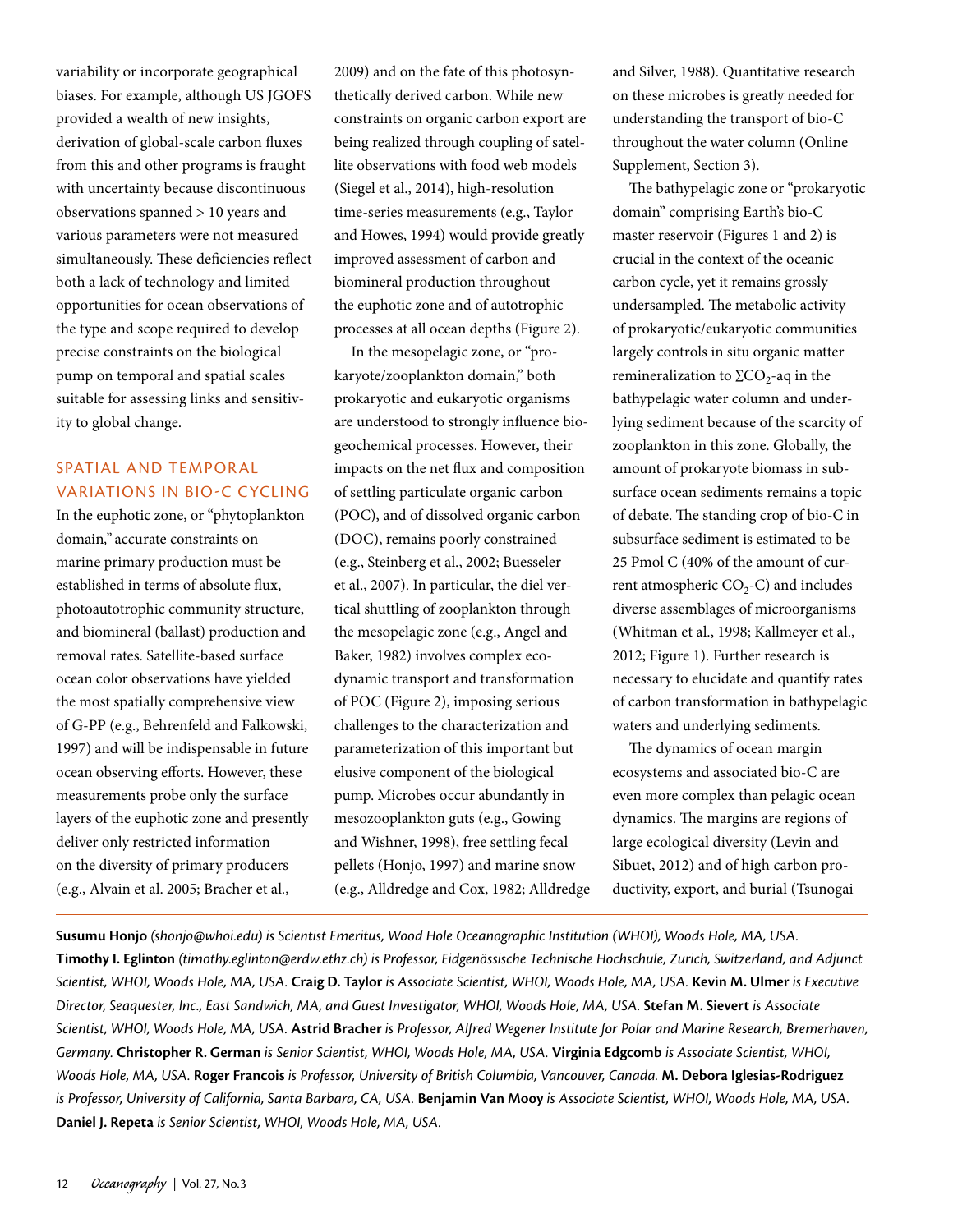et al., 1999; Thunell et al., 2000; Muller-Karger et al., 2010; Montes et al., 2012). Characterizing processes on the continental margins and their influence on deep ocean bio-C inventories is therefore a prerequisite for developing a complete understanding of the global carbon cycle, yet ocean margins remain woefully underrepresented in global carbon databases and models (e.g., Thunell et al., 2007).

## THE GLOBAL BIOGEOCHEMICAL FLUX OBSERVATORY CONCEPT

The rapid pace of atmospheric carbon accumulation is likely to increase as a result of positive feedback mechanisms: ocean warming, deoxygenation, and acidification are proceeding at measurable rates and on a global scale. Assessment of the impacts of these and other perturbations related to global climate change on ocean biogeochemical processes can only be addressed via sustained observations (e.g., Wunsch et al., 2013). Linking changes in the physical/chemical environment with biological and biogeochemical properties and processes and accurate modeling and prediction of the effects of global change (e.g., Siegel, et al., 2014) requires scientists across multiple ocean research disciplines to develop and build upon technological innovations toward cost-effective implementation of reliable systems. It is also important to instill in society appreciation of the ocean as a vital global resource, understanding of its role in maintaining the habitability of our fragile planet, and recognition of the need for multidecadal observations of ocean processes.

The Global Biogeochemical Flux Observatory (GBF-O) concept offers a framework for implementing a sustained



Figure 2. Schematic illustration of major oceanic zones and biological domains between the air-sea interface and the deep ocean floor, including the subsurface zone. Below the mesopelagic/bathypelagic (M/B) boundary, there is little zooplankton activity, so, hypothetically, the large population of prokaryotes near the bottom of the water column is supported by gravitational transport of biomineral-ballasted particles that descend from surface waters.

observation and sampling program that complements elements of the US Ocean Observatory Initiative (OOI) and other ocean observatory programs (e.g., [http://www.oceansites.org,](http://www.oceansites.org/) <http://www.ioc-goos.org>), as well as other observational approaches, such as satellite-based global investigations of marine primary productivity (Behrenfeld and Falkowski, 1997), shipboard timeseries programs (Church et al., 2013), and widespread dissemination of floats and gliders equipped with sensors for constraining ocean biogeochemical processes (Johnson et al., 2009). The GBF-O concept is based on a combination of

established technologies and advanced autonomous instrumentation operated synchronously. Among the key facets of the GBF-O that distinguish it from the OOI are an emphasis on long-term sample acquisition, preservation of the samples for subsequent retrieval of maximum biogeochemical (e.g., genomic) information, and return of the samples for detailed laboratory-based analyses (Online Supplement, Section 3). These elements are vital for extracting the greatest level of information and for developing a sample legacy that will be invaluable for future research as new analytical technologies emerge.

The authors recognize the effort and dedication of members of the Global Biogeochemical Flux Workshop Scientific Steering Committee not listed as authors of this paper: Claudia Benitez-Nelson, University of South Carolina • Ken Buesseler, WHOI • Francisco Chavez, Monterey Bay Aquarium Research Institute • Kendra Daly, University of South Florida • John Delaney, University of Washington • John Dunne, US National Oceanic and Atmospheric Administration Geophysical Fluid Dynamics Laboratory

<sup>•</sup> Stephanie Dutkiewicz, Massachusetts Institute of Technology • Roberta Hamme, University of Victoria

<sup>•</sup> Susan Neuer, Arizona State University • Cindy Pilskaln, University of Massachusetts Dartmouth

<sup>•</sup> Oscar Schofield, Rutgers University Coastal Ocean Observation Laboratory • Heidi Sosik, WHOI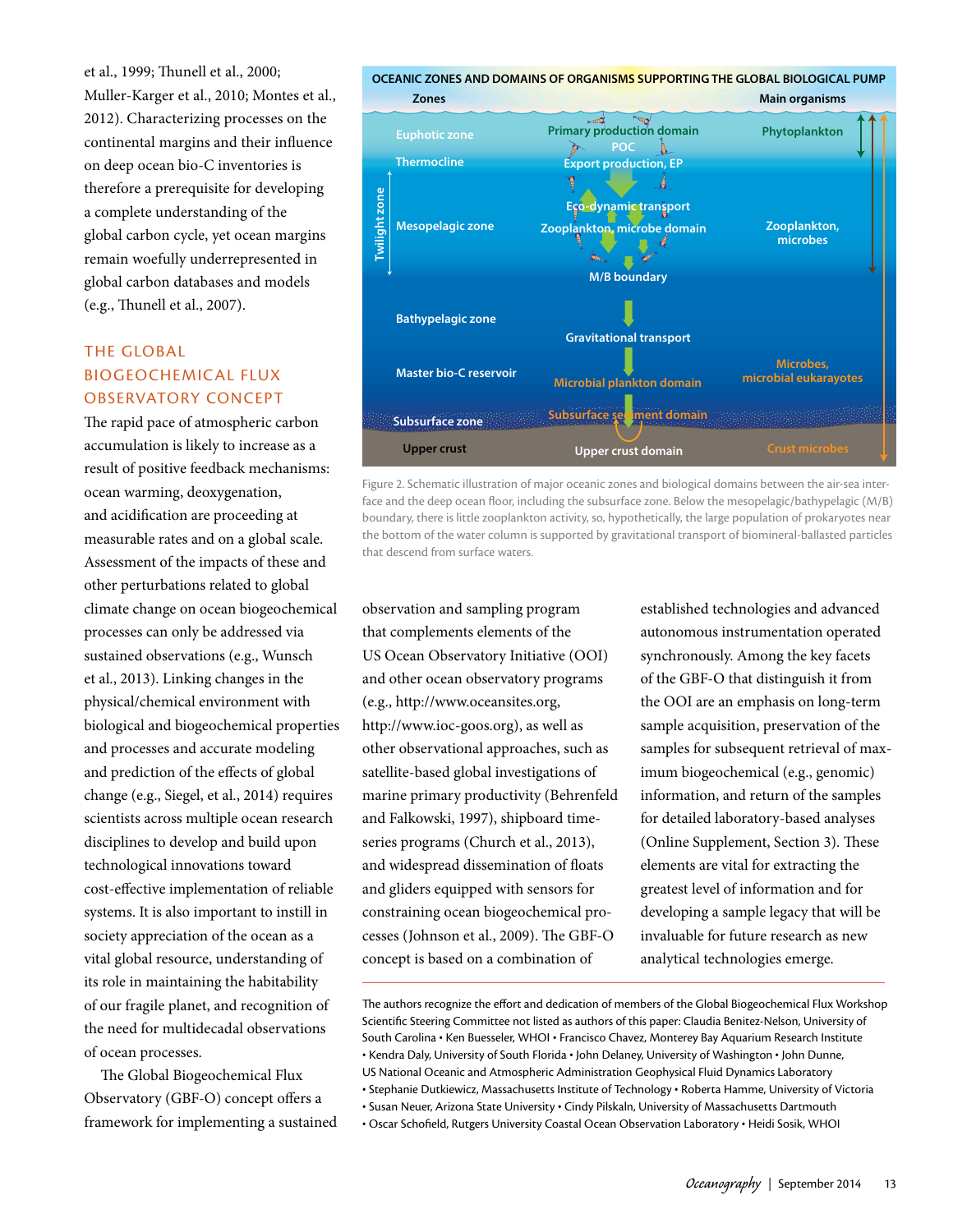### Methodology

Key methodological elements of the GBF-O concept are:

- 1. Observations from the air-sea interface through the euphotic, mesopelagic, and bathypelagic zones to the seafloor
- 2. Sustained, synchronized time-series observational modes to monitor the seasonal and interannual rhythms of the biological pump
- 3. Ecosystem characterization encompassing a broad spectrum of organisms from pelagic to benthic communities, and from prokaryotes to zooplankton
- 4. Implementation and maintenance of centralized laboratories for accurate and precise determination of core biogeochemical flux parameters
- 5. Incorporation of profiling and fixeddepth contextual instrumentation
- 6. Construction of a long-term archive that acquires and preserves samples for future in-depth "omics" and related studies associated with biogeochemical and paleoceanographic proxy research (Online Supplement, Section 2)

## Technical Readiness

The challenges of implementing the GBF-O approach are formidable, but they must be met in order to fully understand the workings of the biological pump and associated processes in the context of global change. Autonomous observation of ocean properties represents a major new emphasis within the ocean science community (e.g., Johnson et al., 2009; Bishop, 2009), and remote observation capabilities are continuously being developed. Mooring systems that support full ocean depth biogeochemical experiments also have advanced during US JGOFS and related programs. As for any observatory, it is essential that all of the

associated instruments and supporting materials be designed and manufactured to produce consistent results. Mass production of instruments and mooring platforms is crucial to ensure broad availability of serviceable, cost-effective systems that meet rigorous specifications.

## Orchestration of GBF-O Arrays

Synchronization of instruments and sensors within and between observatory arrays is critical for understanding the rhythms of global ocean biogeochemical processes. The majority of POC (often 70% to 90% of annual export) and other biogenic particulates are produced during episodes that usually occur only once or a few times a year in response to seasonal phytoplankton blooms (e.g., Wefer et al., 1988). The resulting sharp export pulses gradually diminish in amplitude with depth (reviewed in Honjo et al., 2008). Defining the annual pattern and evolution of this curve throughout the water column represents an important aspect of constraining the functioning of the biological pump and its impact on ocean-atmosphere carbon balances (Kwon et al., 2009).

## Preliminary Vision for GBF-O Implementation

Figure 3 presents one vision of a standalone GBF-O instrument. Although dependent upon local bathymetric conditions, the moorings within the array would typically be set from several to 12 nm apart (to allow for unobstructed deployment). Each mooring would be kept in vertical alignment by a single syntactic-foam sphere with the appropriate buoyancy. In this example of a GBF-O array, samplers are deployed at specific intervals along each mooring to cover different water column domains. Such an array could host more than

25 major time-series devices as well as many contextual sensors and "guest" instruments. Further details of the GBF-O array and instruments are in the Online Supplement, Section 4.

A single array of this type, equipped with the instrumentation capabilities depicted in Figure 3, would yield a wealth of new information. Deployment of multiple arrays throughout the major ocean basins would form the basis for a GBF-O. Selection of specific locations for array deployments would be based on multidisciplinary perspectives and consensus in order to maximize our level of understanding and predictive capability regarding biological pump processes. Criteria for determining array locations would, for example, involve assessments of primary production based on ocean color (e.g., Behrenfeld and Falkowski, 1997), ocean biogeochemical provinces (e.g., Longhurst et al., 1995), observations from prior studies (e.g., Honjo et al., 2008), bathymetric variations, and maritime logistics.

## **CONCLUSION**

Our ability to model the workings of the oceanic biological pump comprehensively and accurately is a critical component of global efforts to forecast the trajectory and effects of anthropogenic climate change. We have begun to understand the major features of the biological pump and its key role in the sequestration of carbon in the ocean, but we are still blind to many of its characteristics and far from developing comprehensive mechanistic and quantitative constraints on its myriad processes. Assessment of the impact of climate change on ocean biogeochemical processes and ecosystems, and vice versa, can only be addressed via global, standardized, sustained,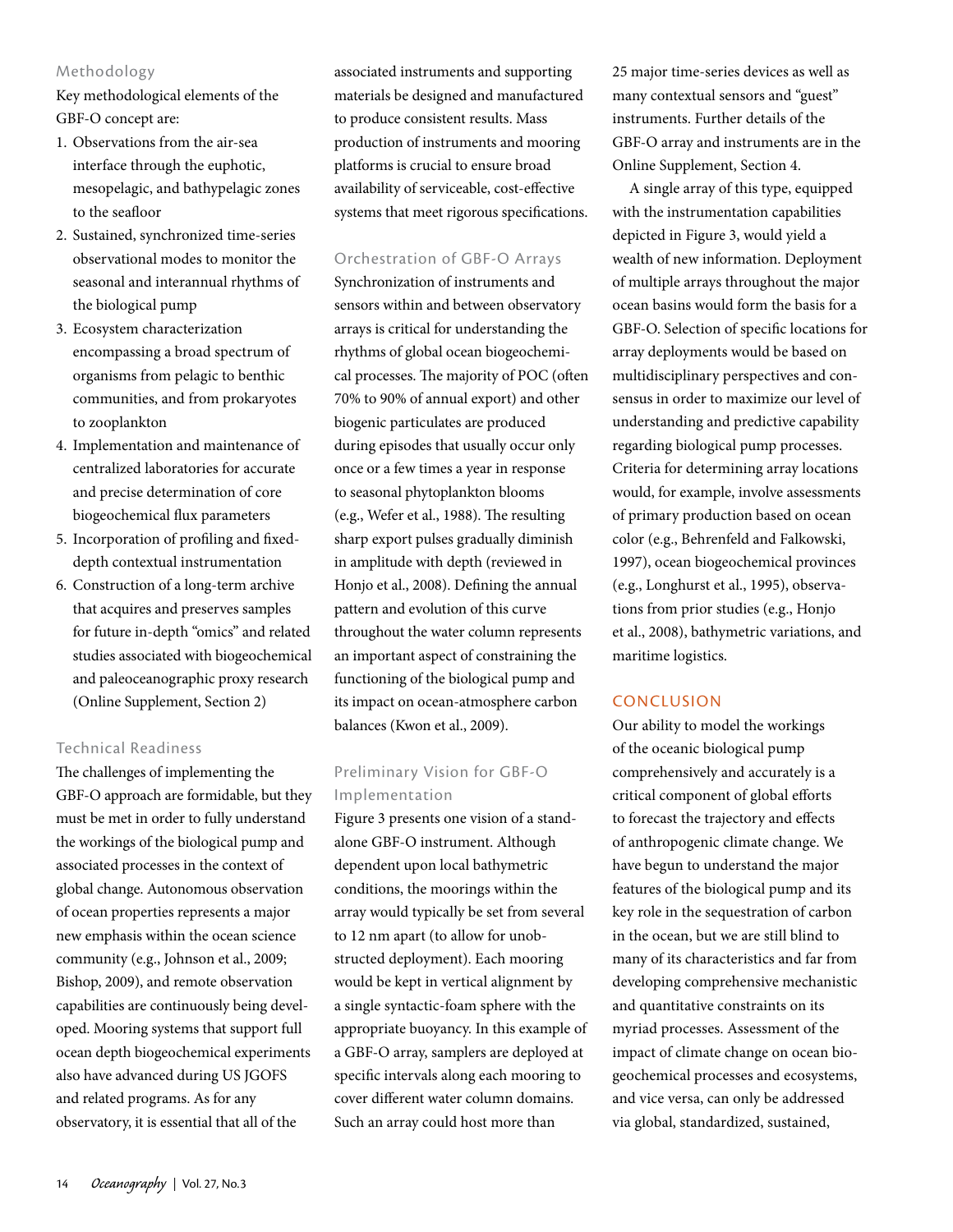synchronous observations over coming decades. Indeed, we hope to galvanize the oceanographic community to champion the need for a century of ocean observation—deploying a truly global array of state-of-the-art sensors and other instrumentation that will be necessary for understanding not only carbon flow in the ocean but also all of the ocean's intimately related inhabitants.

Recent rapid progress in underwater technologies, particularly ocean robotics and novel in situ sensors, experimentation platforms, and discrete samplers, has made it feasible to develop high-endurance sentry instruments capable of operating in diverse ocean environments to provide these essential data. However, the magnitude of the undertaking will require international scientific coordination and funding. We must strive as a community to integrate all emerging ocean observatories to forge the best possible global planetary observation network and elevate its priority above that which already exists for other bodies in our solar system and far beyond. The scientific and societal imperatives are clear—and the clock is ticking.

## ACKNOWLEDGEMENTS

We thank the National Science Foundation for support of ocean biogeochemical flux studies, including the US JGOFS program throughout its tenure; OCE 9986766 to S. Honjo; and OCE-0425677, OCE-0851350, and OPP-0909377 to T. Eglinton. The Ocean Carbon and Biochemistry Program supported the GBF Observatory Workshop in 2011. We are deeply indebted to the technologists at Woods Hole Oceanographic Institution and McLane Research Laboratories, East Falmouth, MA, who provided countless suggestions



Figure 3. A preliminary vision of a Global Biogeochemical Flux Observatory (GBF-O) instrumented mooring array for sustained deployment at a given ocean location. The array consists of five moorings that include (A) primary production measurements, (B) in situ time-series (TS) water samplers and quantitative prokaryote collectors that preserve RNA, (C) TS sediment traps to capture settling POC and other particulate matter, (D) a moored profiler for seamless recording of conductivity-temperature-depth, current, and acoustic ecosystem imaging data, and (E) quantitative zooplankton samplers with autonomous RNA fixing processors. Further details are in the Online Supplement, Section 4.

on GBF-O design. We are indebted to D. Hansell and an anonymous reviewer who generously offered valuable suggestions for improving the manuscript. We thank K. Doherty, R. Krishfield, and J. Kemp (WHOI) for development of and improvements in the highly instrumented mooring arrays used for this work; S. Manganini (WHOI) for his efforts to improve GBF sample analysis procedures; and J. Cook (WHOI) for expertly prepared graphics presented in this manuscript. The final completion of this article was partially supported by WHOI's Visionaries Fund.

## ONLINE SUPPLEMENT

The Online Supplement can be accessed at [http://www.tos.org/oceanography/](http://www.tos.org/oceanography/archive/27-3_honjo.html) [archive/27-3\\_honjo.html](http://www.tos.org/oceanography/archive/27-3_honjo.html).

#### REFERENCES

- Alldredge, A.L., and J.L. Cox. 1982. Primary productivity and chemical composition of marine snow in surface waters of the Southern California Bight. *Journal of Marine Research* 30:517–527.
- Alldredge, A.L., and M.W. Silver. 1988. Characteristics, dynamics and significance of marine snow. *Progress in Oceanography* 20:41–82, [http://dx.doi.org/](http://dx.doi.org/10.1016/0079-6611(88)90053-5) [10.1016/0079-6611\(88\)90053-5.](http://dx.doi.org/10.1016/0079-6611(88)90053-5)
- Alvain, S., C. Moulin, Y. Dandonneau, and F.M. Breon. 2005. Remote sensing of phytoplankton groups in case 1 waters from global SeaWiFS imagery. *Deep Sea Research* 52(11):1,989–2,004, [http://dx.doi.org/10.1016/](http://dx.doi.org/10.1016/j.dsr.2005.06.015) [j.dsr.2005.06.015.](http://dx.doi.org/10.1016/j.dsr.2005.06.015)
- Angel, M.V., and A. de C. Baker. 1982. Vertical distribution of the standing crop of plankton and micronekton at three stations in the northeast Atlantic. *Biological Oceanography* 2:1–30.
- Antoine, D.M. 1996. Oceanic primary production: Part 1. Adaptation of a spectral light-photosynthesis model in view of application to satellite chlorophyll observations. *Global Biogeochemical Cycles* 10:43–55, [http://dx.doi.org/10.1029/95GB02831.](http://dx.doi.org/10.1029/95GB02831)